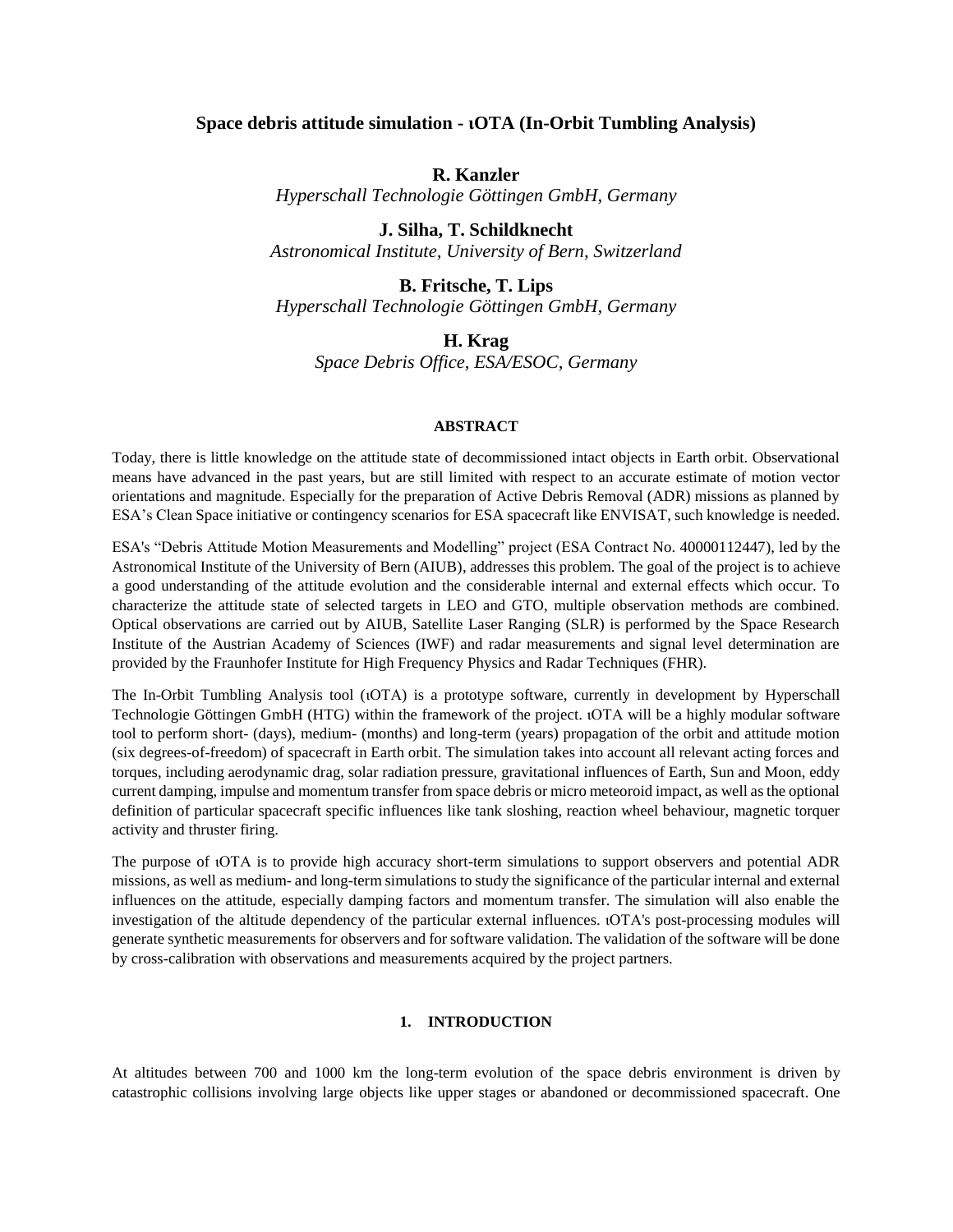approach to reduce the risk of such collisions is the removal of these large objects from orbit through Active Debris Removal (ADR) missions as planned by ESA's Clean Space initiative. For ADR missions or contingency scenarios for spacecraft like ENVISAT detailed knowledge of the attitude state and attitude motion of the target object is needed. The accuracy of the motion vector orientation and magnitude determination is limited for the particular observation methods, like optical observations, satellite laser ranging (SLR) or radar imaging. Combining the data of multiple observation methods one can achieve a more accurate attitude state, e.g. by improving synthetic aperture radar (SAR) images using the spin axis direction and spin period determined from SLR measurements. However, the attitude prediction models currently available fail to accurately reproduce the observed behaviour for many objects.

To accurately predict the attitude evolution of a tumbling object in orbit, complex modelling of all relevant internal and external effects on the attitude and attitude motion is needed. The attitude simulation has to account for external forces and torques caused by gravitational influences of Earth, Sun and Moon, aerodynamic torques, solar radiation pressure, outgassing or leakage and impulse transfer from small object impact like micrometeoroids. Also eddy current damping and damping through internal moving parts, tank sloshing in particular, have to be included in the simulation. Eventually, the simulation results have to be cross-calibrated using different types of measurements.

Led by the Astronomical Institute of the University of Bern (AIUB), the goal of ESA's "Debris Attitude Motion Measurements and Modelling" project (ESA Contract No. 40000112447), is to achieve a good understanding of the attitude evolution of intact decommissioned objects in Earth orbit and the considerable internal and external effects which occur. Combining multiple observation methods the attitude state of selected targets in LEO and GTO is being characterized. Optical observations are carried out by AIUB, SLR measurements are performed by the Space Research Institute of the Austrian Academy of Sciences (IWF), and radar measurements and signal level determination are provided by the Fraunhofer Institute for High Frequency Physics and Radar Techniques (FHR) using their Tracking and Imaging Radar (TIRA). The six degrees of freedom (6DoF) "In-Orbit Tumbling Analysis" tool **ιOTA** is being developed by Hyperschall Technologie Göttingen GmbH (HTG) within the framework of the project. In addition to the modelling of the above mentioned relevant external and internal forces and torques, ιOTA will also allow to include user-defined events like non-destructive space debris impact and the behaviour of pre-defined attitude and orbit control system (AOCS) components like up/down spinning of reaction wheels, magnetic torquer activation and thruster firing.

### **2. SOFTWARE ARCHITECTURE DESIGN**

### **2.1. Software requirements and features**

ιOTA is a standalone tool programmed in C++. One of the key features of the software is the approach of high modularity for the simulation of the relevant effects, as well as regarding the used environmental models, enabling easy updates of existing models and an easy implementation of new models released. Except for the gravitational influence of the Earth, the user will be able to choose which particular effects shall be included in the simulation. For spacecraft related simulation modules like AOCS component behaviour or tank sloshing and for space debris impact events, the user will have to specify the needed input parameters. ιOTA will be able to run in two modes, a GUI driven initialization mode, where the input needed will be provided directly by the user, and a command line mode, running without direct user input after execution of the program. For the latter, the user will have to provide pre-defined configuration files for each simulation module that shall be used. This execution mode will allow to run ιOTA using scripted simulation jobs, which enable a rough uncertainty estimation through Monte-Carlo variation of input parameters like the initial attitude of the object. Because the simulation is fully deterministic for the initial release of ιOTA, this will be the only way of uncertainty quantification.

In order to reduce to overall computation time and depending on available hardware resources, especially number of unused CPU cores, the parallelization of the force and torque simulation modules is planned.

Another key feature of the tool is the ability to generate synthetic measurements from the simulation results. Managed by the post-processing modules, ιOTA will be able to simulate light curves and SLR data and generate optical images as well as simplified radar images. It will also be able to provide the radar cross-section (RCS) under simplified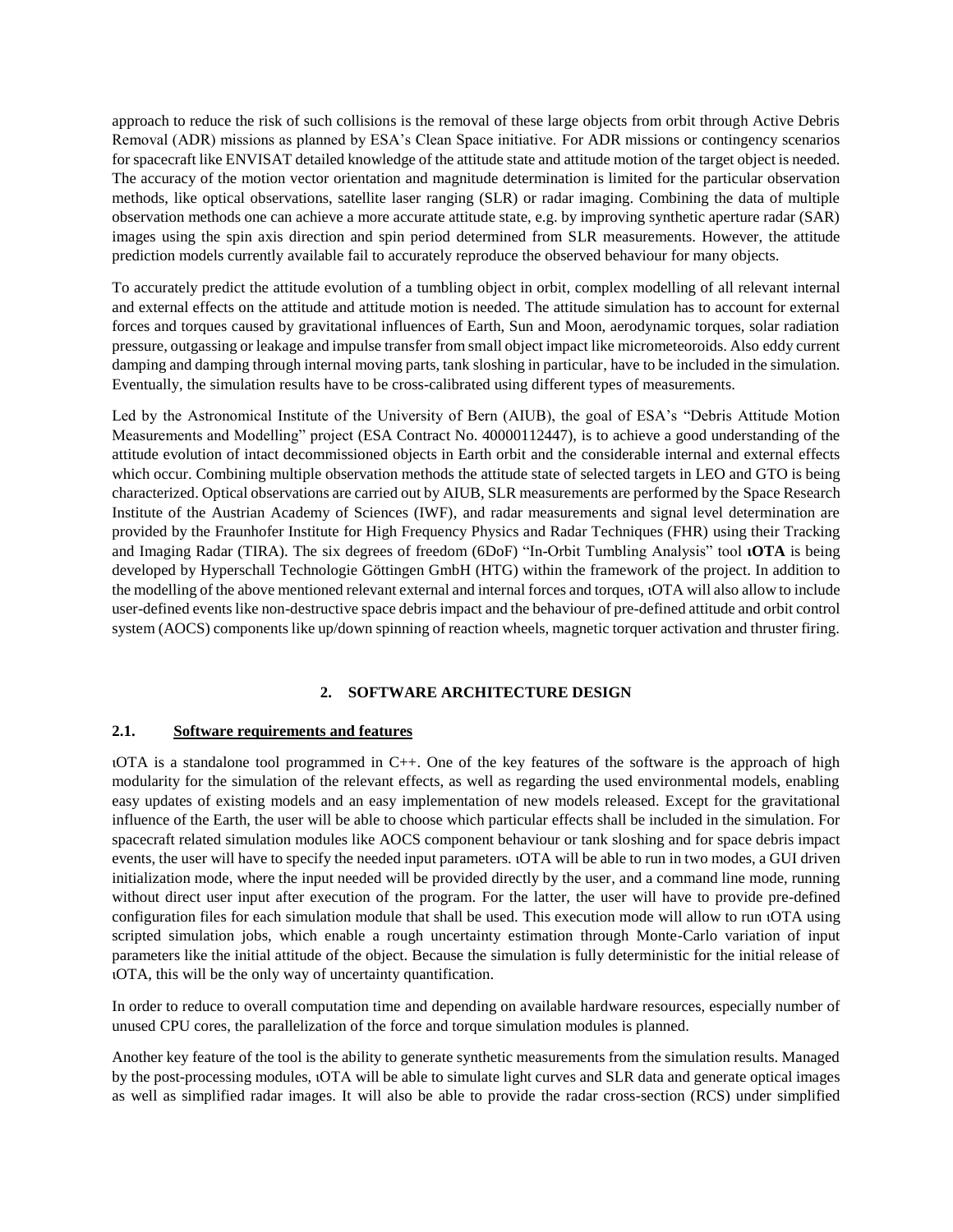assumptions. The visualization of the simulation results and the generated synthetic measurements will be done using the standalone graphical user interface (GUI) driven visualization module.

# **2.2. Modular architecture design**

The process hierarchy of tOTA is shown in Fig. 1. tOTA is highly modular with a flat hierarchy structure. The particular software modules are called by the ιOTA host process. Fig. 2 displays the decomposition of the software, including the software modules, the data flow from the model and input data (blue) to the particular modules, as well as the data flow from the simulation (yellow) and propagation (red) modules to the particular destination. The postprocessing branch (green) provides the final processing and visualization of the simulation results.



Fig. 1. ιOTA process hierarchy and functional architecture

The ιOTA host process is the driver of the ιOTA tool and controls the calling sequence of the particular modules for the complete duration of the simulation. For the duration of the attitude simulation and propagation, the following calling sequence is used in a loop.

- 1. Input allocation module
- 2. Simulation modules
- 3. Propagation module

Subsequent to the completed attitude simulation and propagation, the post-processing modules are called, if these modules where selected.

The call of the ιOTA host process will allow to run it with or without a GUI for simulation module and input model selection. Also the user can choose between using configuration files for simulation parameter input or provide the parameters using the GUI. Running ιOTA from command line only, the simulation modules, as well as particular nonstandard input models that shall be used have to be specified in the particular simulation module configuration files. If not all simulation results are required, only particular post-processing modules may be selected or post-processing may be switched off entirely. The visualization module will run autonomously and independent from the whole simulation.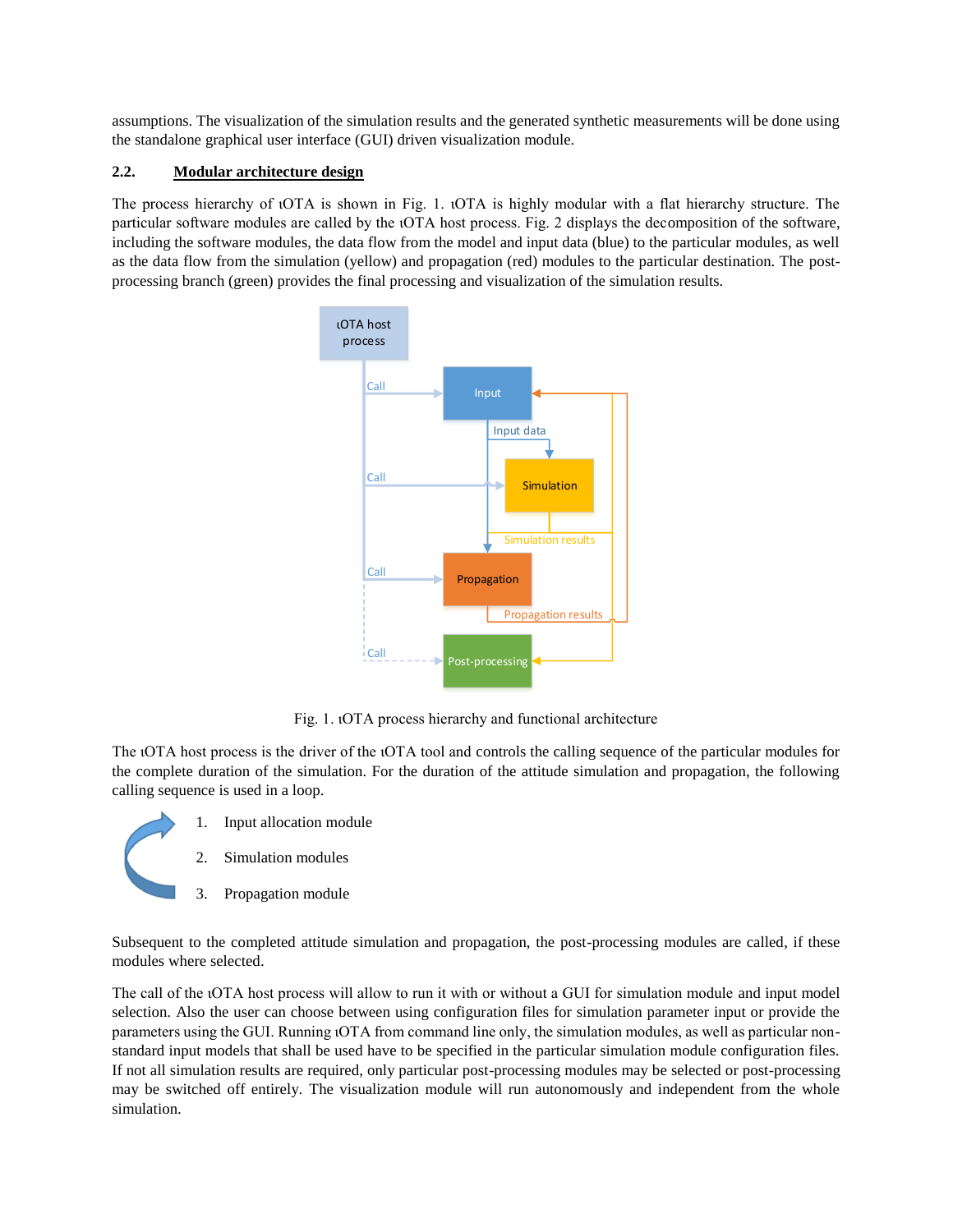

Fig. 2. ιOTA software architecture decomposition and interface diagram

ιOTA comprises the input allocation module, 10 simulation modules, the propagation module, 5 post-processing modules and the standalone visualization module. The simulation and post-processing modules are listed below.

Simulation modules for environmental influences

- Aerodynamics forces and torque
- Eddy current damping
- Gravitational acceleration and torque (Earth)
- Impact of micrometeoroids or space debris
- Solar radiation pressure
- Third-body acceleration (Sun and Moon)

Simulation modules for optional spacecraft related influences

- AOCS behaviour: Magnetic torquer activation
- AOCS behaviour: Reaction wheel behaviour
- AOCS behaviour: Thruster firing
- Moving parts (tank sloshing)
- Outgassing or leakage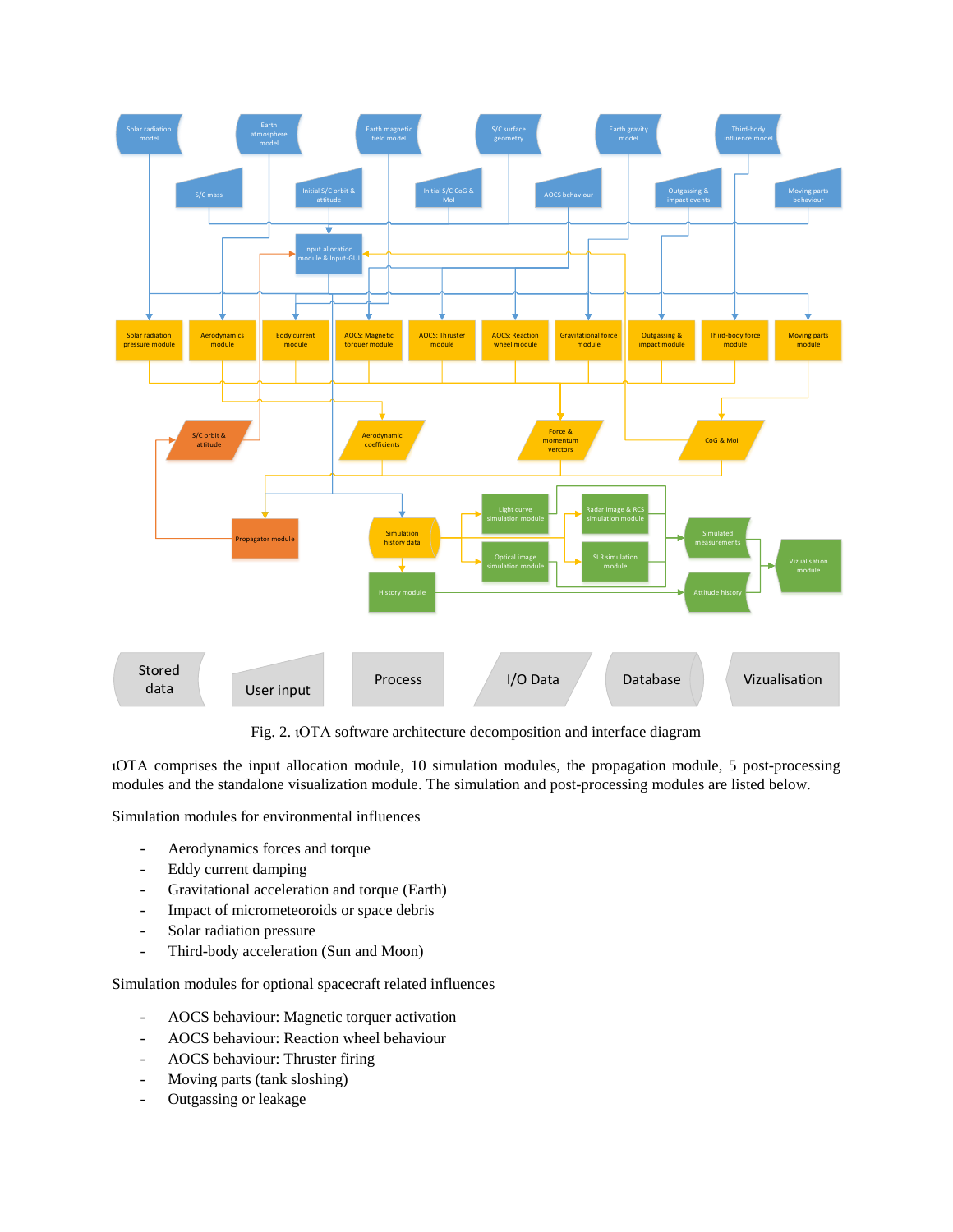Post-processing modules for

- History module: Output and storage of all relevant (selected) simulation data
- Light curve modelling
- Optical image generation
- Radar image generation and Radar Cross Section estimation
- Satellite laser ranging measurement simulation

## **3. SIMULATION INPUT AND MODELING**

### **3.1. Spacecraft related input**

For the attitude simulation, the user has to provide spacecraft specific mandatory input that is needed regardless of which simulation modules have been selected in particular. Additional input is needed, if the user chooses to include AOCS activation, tank sloshing or specific impact or leakage events into the simulation.

Mandatory input for the simulation is the initial spacecraft orbit and attitude, as well as the epoch. Also a panel based surface geometry model of the spacecraft as shown in Fig. 3 for the Delta-II second stage, has to be provided by the user. The spacecraft mass, moments of inertia (MOI) and the center of mass (CoM) position within the surface geometry model have to be defined by the user.



Fig. 3. Panel based geometry model of Delta-II second stage

The optional input depends on which particular simulation modules are selected. For the AOCS behaviour modules, the user has to provide activation event definition files for each of the three systems that shall be used selected. The even definition for reaction wheels and magnetic torquers is based on the time of the event and the particular force and torque vectors resulting from the activation of the component. For the thruster firing simulation, the user has to define the thruster position(s) as well as the thrust direction vector prior to the simulation, while the corresponding event definition file contains information on the activation time, duration and power. For the simulation of tank sloshing, the user has to define the tank properties (tank volume, tank centre of volume inside of spacecraft geometry) and the amount of fuel inside tank (mass of liquid content, mass of pressure gas) for each tank. Outgassing or leakage events will be defined by the time and force and torque vectors resulting from the particular event.

# **3.2. Environment conditions**

The environmental conditions for the attitude simulation comprise the modelling of forces and torques resulting from atmospheric drag, gravitational influences from Earth, Sun and Moon, eddy current damping caused by the tumbling motion inside the Earth's magnetosphere, solar radiation pressure and impulse transfer through micrometeoroid and small space debris impact.

To simulate the influence of atmospheric drag, the aerodynamic force and torque coefficients are calculated for the stream facing side of the spacecraft using the spacecraft surface geometry model and including shadowing effects resulting from the objects actual attitude. The standard atmosphere model used by ιOTA is *NRLMSISE-00* [1].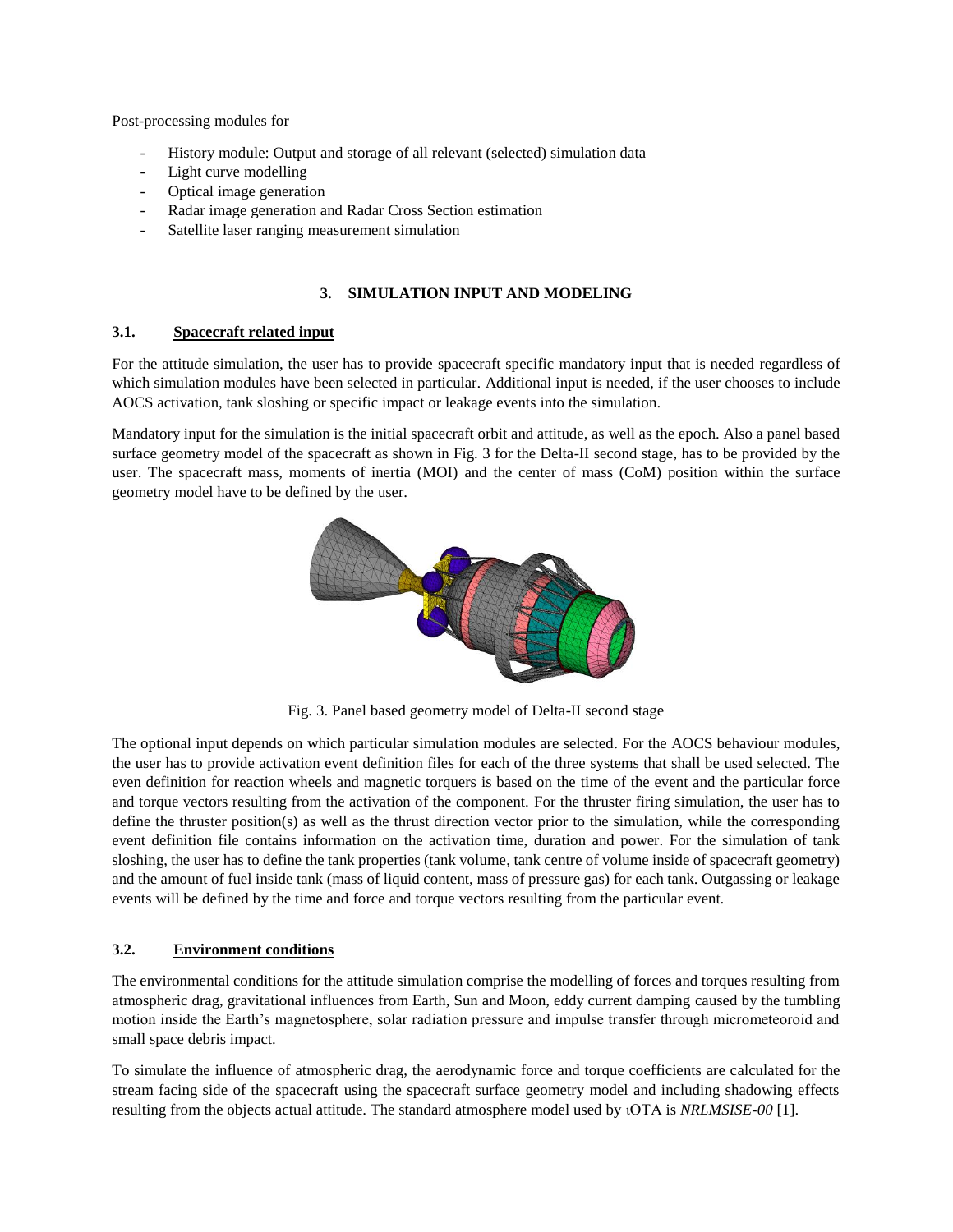The calculation of gravitational effects is done separately for the acceleration and torques caused by Earth and the third-body accelerations caused by the Sun and Moon. The geoid models implemented and supported by ιOTA are *EGM96* [2] and *EGM2008* [3], both up to order and degree 100. To determine the gravitational acceleration caused by Sun and Moon, the solar and lunar positions are calculated using the free (LGPL) Celestial Mechanics, Astrometry and Astrodynamics library *libnova* [4]. The accuracy of the calculated third-body positions has been verified using high-precision ephemeris from NASA's HORIZONS Web-Interface [5].

One of the essential effects on satellites in Earth orbit and particularly relevant for ADR missions is eddy current damping. The properties of the Earth magnetic field needed for the simulation are provided by the latest World Magnetic Model *WMM2015* [6]. The eddy current modelling in tOTA will be limited to a simplified geometry of the object structure like a sphere, cylinder or box to keep the computational cost to a reasonable level. Similar eddy current damping simulations have been performed by Praly et al., 2012 [7] for a rotating capsule and by Natalia Ortiz Gómez and Scott J.I. Walker, 2015 [8] for a simplified box-shaped model of ENVISAT. In addition to the simplified eddy current modelling, ιOTA will provide an option for a user-defined eddy current damping coefficient which may be obtained through observations.

The acting acceleration and torques resulting from solar radiation pressure are calculated using the solar constant at 1 AU. For the actual attitude of the spacecraft the illuminated surface parts as well as the angle of incidence for each surface geometry panel are determined based on the solar position and the surface geometry model, including shadowing effects by Earth and the spacecraft geometry itself.

Based on ESA's Meteoroid and Space Debris Terrestrial Environment Reference (MASTER) [9], the impulse transfer from micrometeoroid and orbital debris impact is modelled.

To provide a baseline for the development of ιOTA, the angular accelerations by gravitational, aerodynamic and solar radiation pressure acting on a Delta-II second stage in a low earth orbit (LEO) have been simulated with the SCARAB (Spacecraft Atmospheric Re-entry and Aerothermal Break-up) software [10]. Their values are plotted in Fig. 4 as function of the flight altitude for several orbits.



Fig. 4. Delta-II second stage: Altitude dependent angular acceleration resulting from aerodynamics, solar radiation pressure and gravitational influences, including solar and lunar third-body perturbations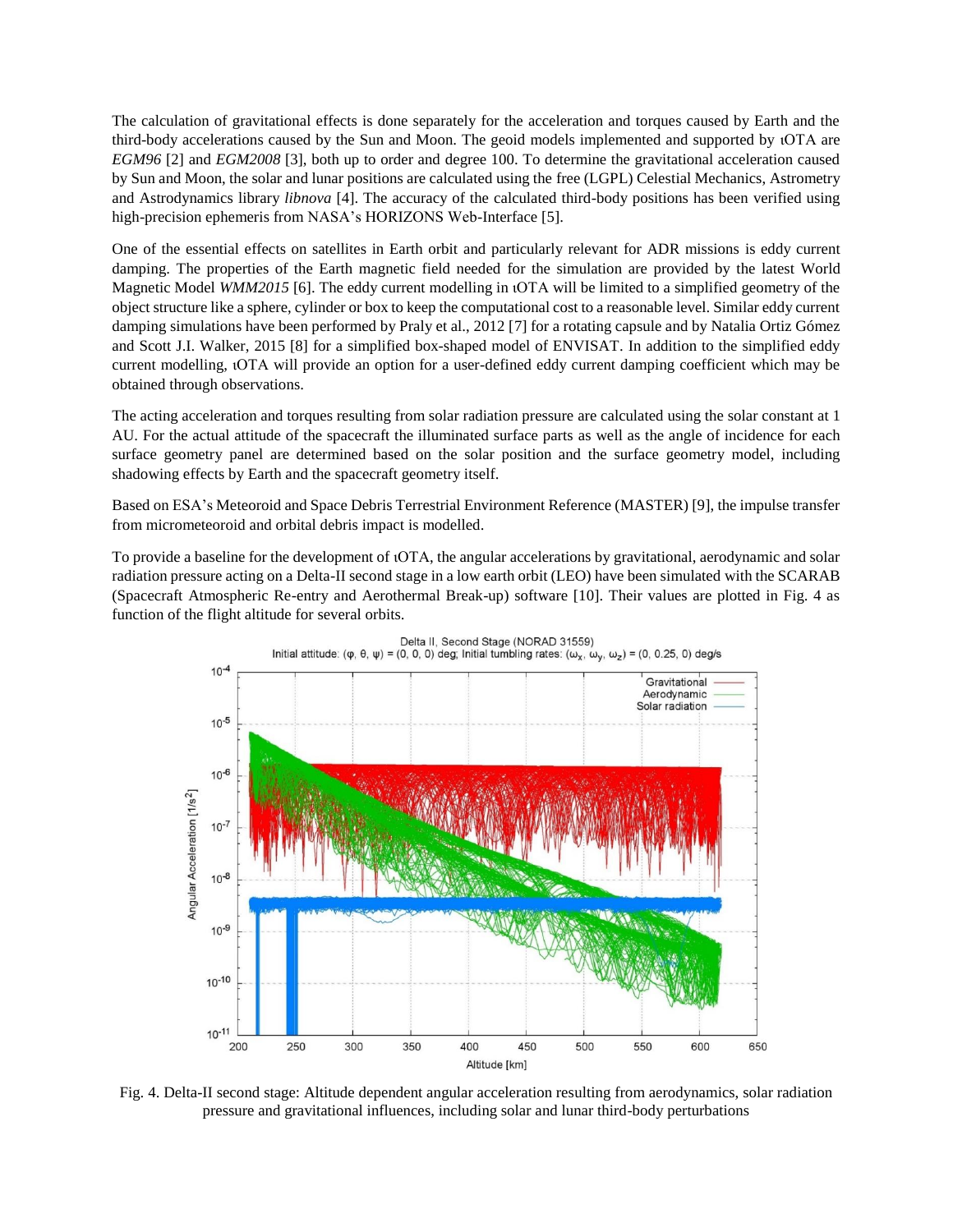The gravitational angular acceleration is due to the gravity gradient of Earth's gravity field. Its maximum value (for maximum out-of-equilibrium attitude) scales with the distance to the Earth center, and is therefore for LEOs quite insensitive to variations in the flight altitude. Its minimum values are zero for the equilibrium attitudes. The solar radiation induced angular acceleration scales with the distance to the Sun and is therefore even less sensitive to the flight altitude than the gravitational angular acceleration. In detail it depends on the spacecraft attitude relative to the sunlight and on the optical properties of the surface. It is zero if the spacecraft is in the Earth shadow. The aerodynamic angular acceleration scales with the atmospheric density, which is a function of the altitude above the Earth surface. Therefore the aerodynamic angular acceleration varies strongly with the flight altitude. In detail it depends on the attitude relative to the flight direction and on the material properties of the surface.

### **4. SYNTHETIC MEASUREMENTS AND VALIDATION BY OBSERVATIONS**

Reliable models of the well understood effects of aerodynamics, solar radiation pressure and gravitational influences by Earth, Sun and Moon enable a good estimation of difficult to model effects by comparison of the simulation results and real observations. Especially for the determination of an eddy current damping coefficient such a validation is needed. ιOTA will be able to simulate to a certain level different type of measurements by using the physical properties and current attitude state of the object. The physical properties will be defined by the surface geometry, CoM position, MOI and surface reflectivity properties. The visualization itself will be based on a simple diffuse lighting algorithm. Together with the spacecraft surface mesh, the individual attitude of each surface element will be available. This information has to be combined with sun/laser light illumination/reflection for optical observations, or electromagnetic microwave absorption/reflection for radar observations.



Fig. 5 shows the basic synthetic measurement generation and validation process, including the inputs and outputs.

Fig. 5. ιOTA synthetic measurement generation and validation process

The input parameters are

the attitude state assumption based on real observations, e.g. initial values for spin rate and spin axis direction determined from SLR data, from direct imaging or from SAR images,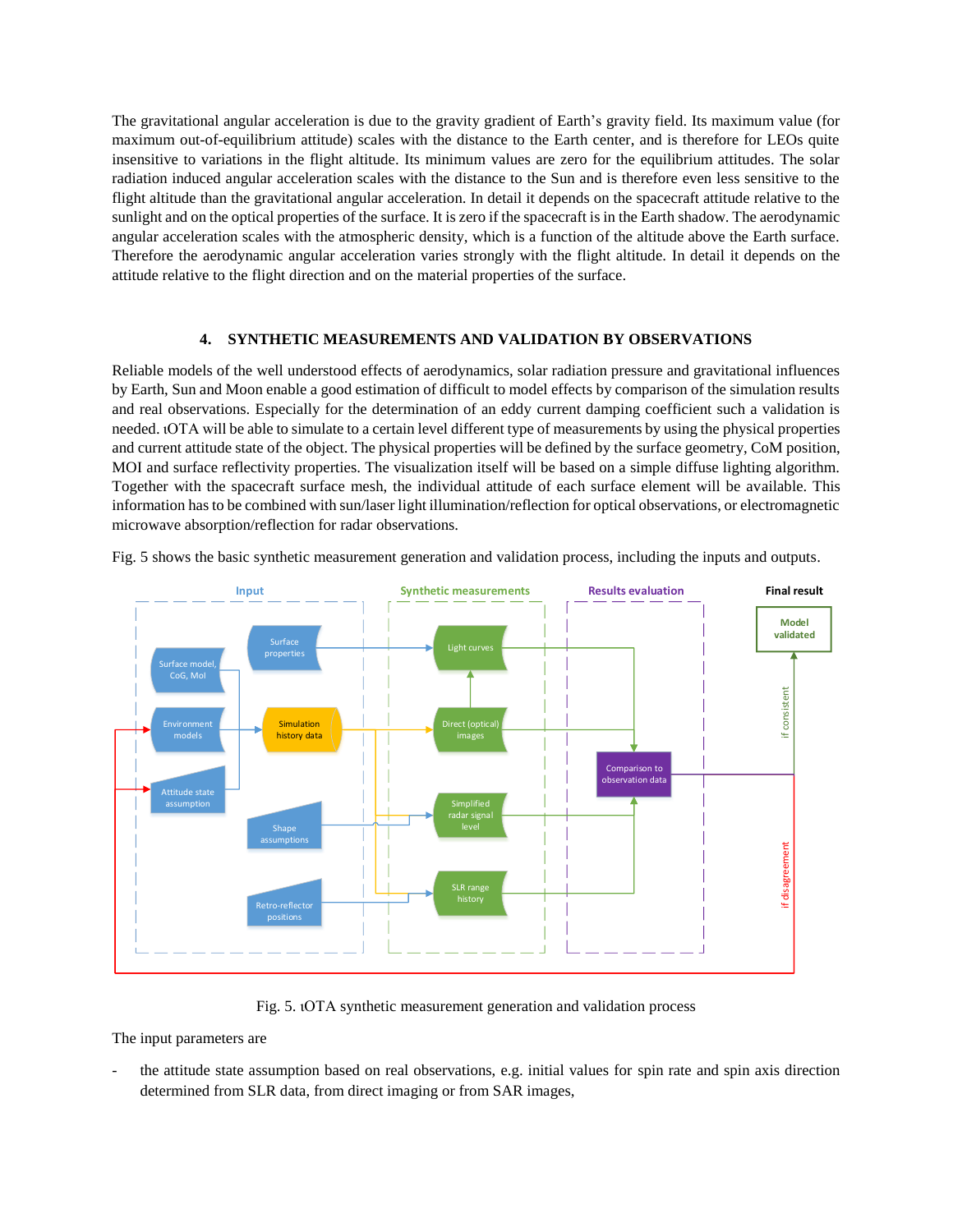- environmental conditions,
- the 3D surface geometry/shape of the target,
- the CoM determined from International Laser Ranging Service (ILRS) network data or Doppler Orbitography and Radio-positioning Integrated by Satellite (DORIS) measurements or obtained from models,
- the MoI obtained from the manufacturer data or models,
- the surface properties, diffuse and specular reflection,
- the retro-reflector positions according to the CoM and to the surface geometry,
- shape assumption, e.g. sphere or box-wing model (necessary to simplify the simulated radar signal-to-noise data).

The synthetic data generated will be compared to real observation data. If the results show a good agreement, the assumed input attitude state model and environmental conditions can be considered to be valid. In case there will be disagreement between the data, a refined initial state and environment conditions have to be created and then used as new input to the pipeline for additional iteration.

#### **4.1. Preliminary SL-8 light curve modelling and observations**

Knowing the surface geometry of a target, the position of the observer and the Sun, through defining the attitude of the model the total incoming flux (intensity) from the object detected by the observer can be obtained. From the incoming flux as a function of time we can construct a synthetic light curve. An example of such an approach is shown in Fig. 6, where a synthetic light curve of an SL-8 upper stage model (also displayed) is plotted. For this case we created the light curve by using images generated by the 3D render software *blender* [11] and by using our own 3D model of the SL-8 upper stage. For the 3D model's attitude we assumed two different spin rates, spin around the inertial axis X and spin (precession) around inertial axis Z. The values were 39.3 s and 139.1 s, respectively. Additionally, we applied a Fast Fourier Transformation (FFT) to extract the apparent spin rates present in the light curve. Results of this analysis can be seen in Fig. 7. The determined values are 23.1 s, which is close to the half value of the small period and 133.3 s which is close to the value of the larger period.



Fig. 6. SL-8 R/B model: The synthetic light curve shows the total measured intensity as a function of time, which was extracted from images created by the 3D render software using a model of the SL-8 upper stage (bottom right).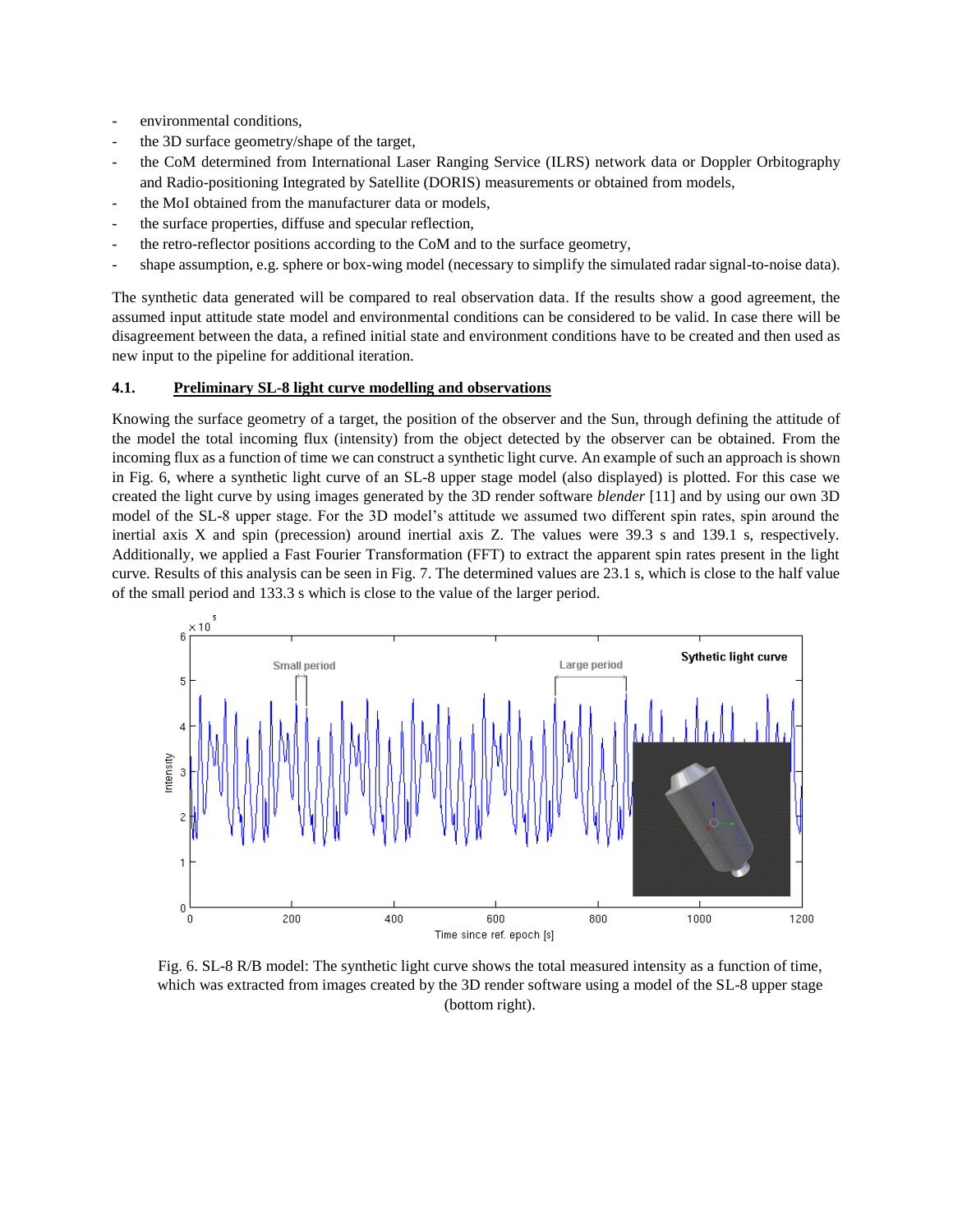

Fig. 7. SL-8 R/B model: The power spectrum of the light curve (Fig. 6) after the Fast Fourier Transform shows the period (inverted frequency) compared to its power.

The synthetic light curve plotted in Fig. 6 was generated in order to simulate real data, namely the light curve of the SL-8 upper stage (1968-081E) which was acquired in November 2012 by the ZIMLAT telescope [12] situated at Zimmerwald observatory, Switzerland. The light curve is plotted in Fig. 8. By applying the FFT we extracted the apparent spin rates equal to 19.9 s and 139.1 s. Here it is good to point out that for the synthetic light curve we did not take into account the brightness variation rising from the different geometry between observer and the target. However, this effect will be implemented into ιOTA to simulate the light curves as realistic as possible.



Fig. 8. Light curve of object 1968-081E (Titan 3C Transtage R/B), acquired by ZIMLAT. The reference epoch is 2012-11-08 01:09:05 (UTC)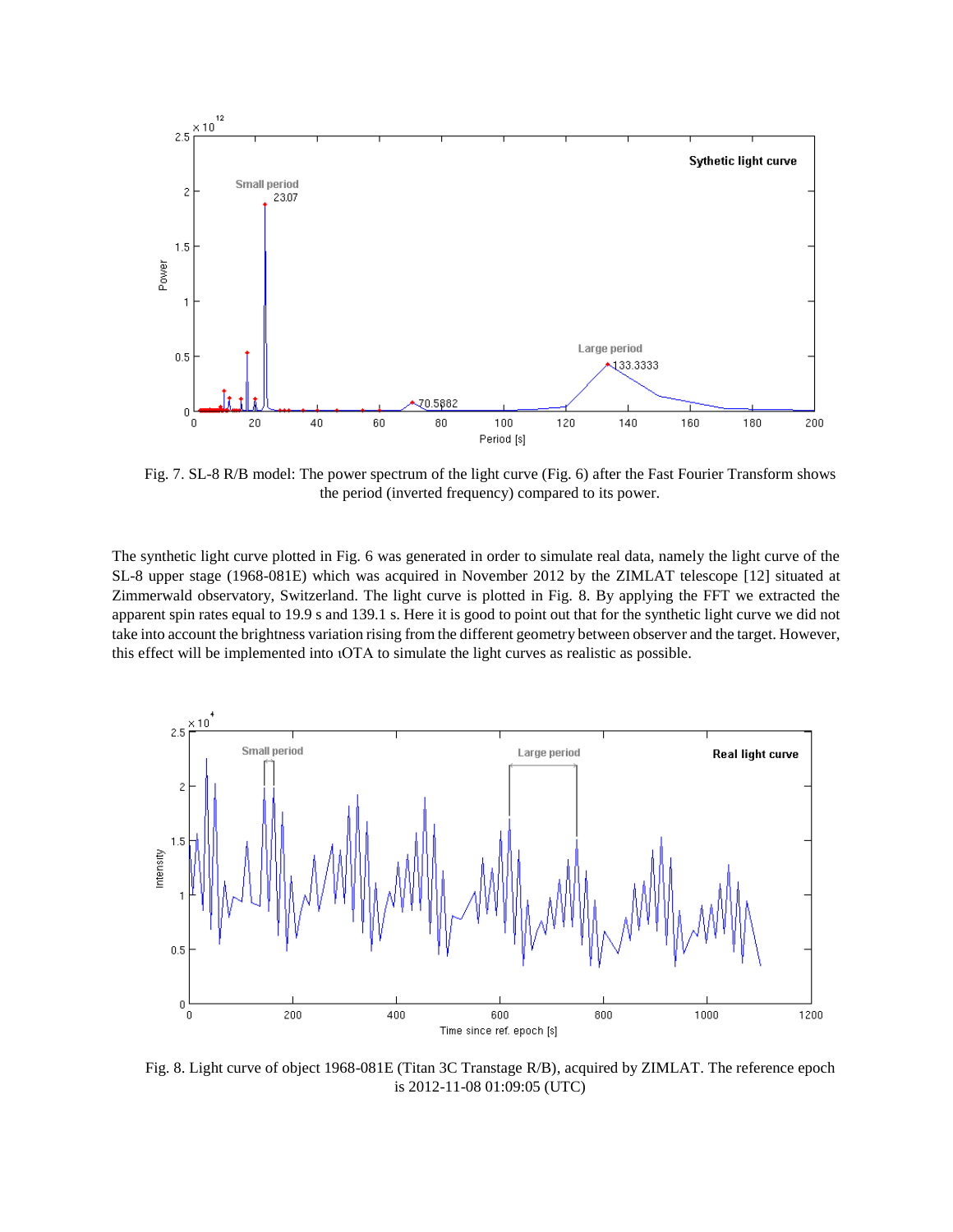

Fig. 9. Object 1968-081E (Titan 3C Transtage R/B): power spectrum of the light curve (Fig. 8) after the Fast Fourier Transform.

#### **4.2. Observations on GLONASS 57 and TOPEX/Poseidon**

Spacecraft with a box-wing shape usually have more complex light curves as the ones in Fig. 6 and Fig. 8 mostly due to their complex shape. For this type of objects specular reflections which have a very high and thick peak in intensity/magnitude (flashes) are common. An example of such a complex light curve can be seen in Fig. 10, where the light curves of the defunct satellites GLONASS 57 (1992-045A) (Global Navigation System Satellite orbit) and TOPEX/Poseidon (1992-052A) (LEO) are plotted. The light curves were acquired by the ZIMLAT telescope on 14th and  $16<sup>th</sup>$  of July 2015, respectively. The first target was acquired by CCD, for that reason the used frame-rate was about ~3s. The second target was acquired with a sCMOS camera [13], where a very high frame-rate is possible to use. During the light curve acquisition for this target we used frame-rate equals to 16 frames/s which resulted in a very high resolution light curve.

For the GLONASS object the spin period was estimated to be around ~210 s. A typical GLONASS satellite is a boxwing spacecraft with cylindrically shaped bus and two solar panels attached to it. Due to the large number of satellites in this group and thanks to the retro-reflectors installed on them, the GLONASS is a very suitable population for attitude determination testing purposes. This applies for the light curves as well for the SLR type of measurements. GLONASS satellites can also be used for the synthetic data generation and its evaluation. For this reason the light curves of these targets will be used for refinement of the synthetic light curves generated by ιOTA. TOPEX/Poseidon was a typical SLR target which is equipped by retro-reflectors. The apparent spin rate for this target is currently around  $\sim$ 10s. Its light curve shows a very strong specular reflection pattern (a very thin peak which repeats every  $\sim$ 10 s). Thanks to its altitude around 1338 km and retro-reflectors installed, TOPEX/Poseidon is a very good candidate for the attitude determination study by using different manners observation methods.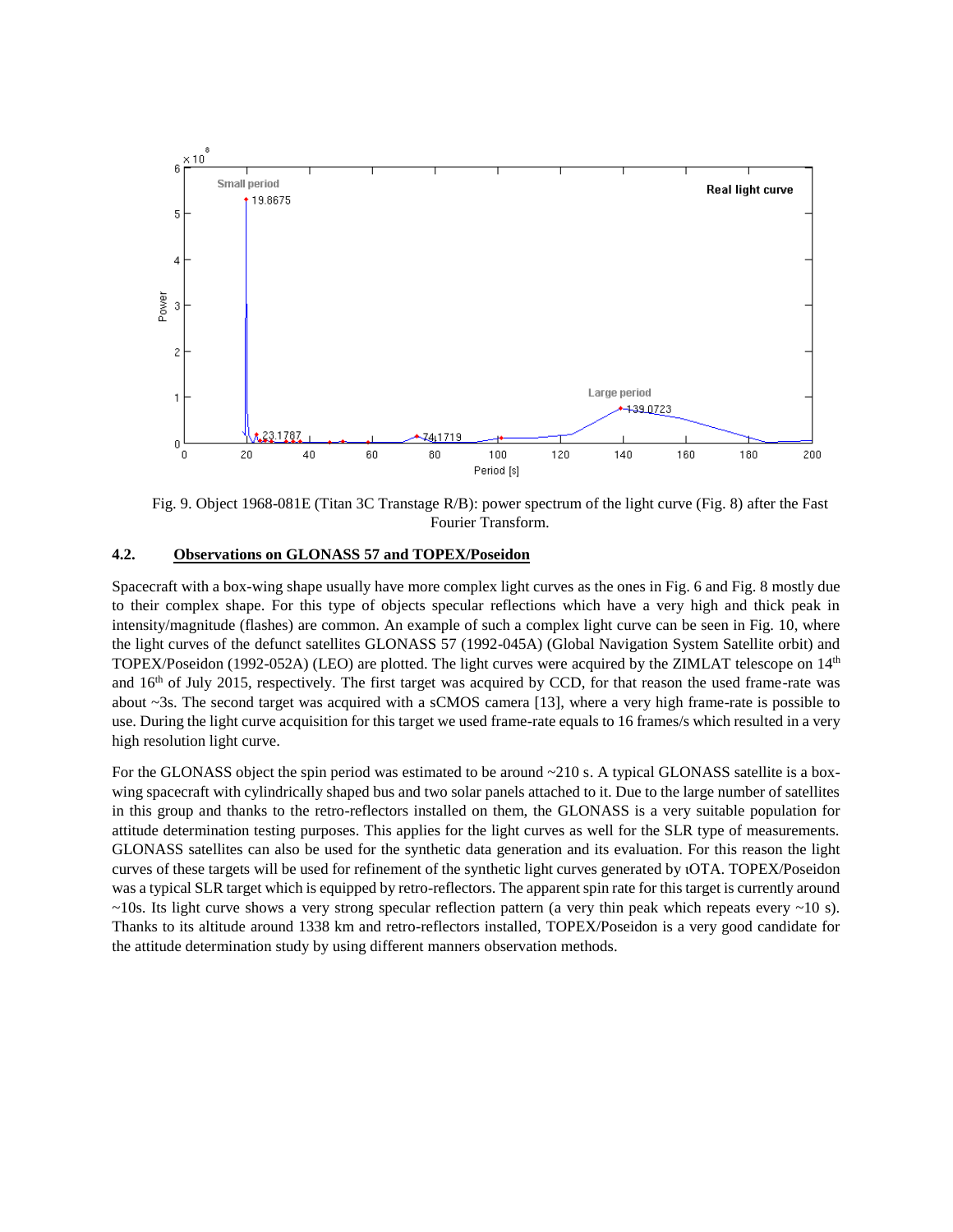

Fig. 10. Light curve of GLONASS 57 (1992-45B) (upper figure) and TOPEX/Poseidon (1992-052A) acquired by ZIMLAT telescope in July 2015.

#### **5. OUTLOOK: POTENTIAL FUTURE FEATURES AND IMPROVEMENTS**

During the ongoing development of ιOTA, several potential improvements and additional features for future releases emerged. These range from computational cost optimizations and model improvements to the implementation of Space Weather influences to mimic effects caused by the dynamical behaviour of the near-earth environment caused by solar activity. Also a method for uncertainty quantification could be implemented directly in the software. In the following section, some of these features and improvements will be discussed briefly.

## **5.1. Model granularity improvement and optimizations**

For the simulation of eddy current damping, modelling is very much simplified, especially to keep the computational cost on a reasonable level. But also the approach to only use the surface geometry model of an object, neglecting the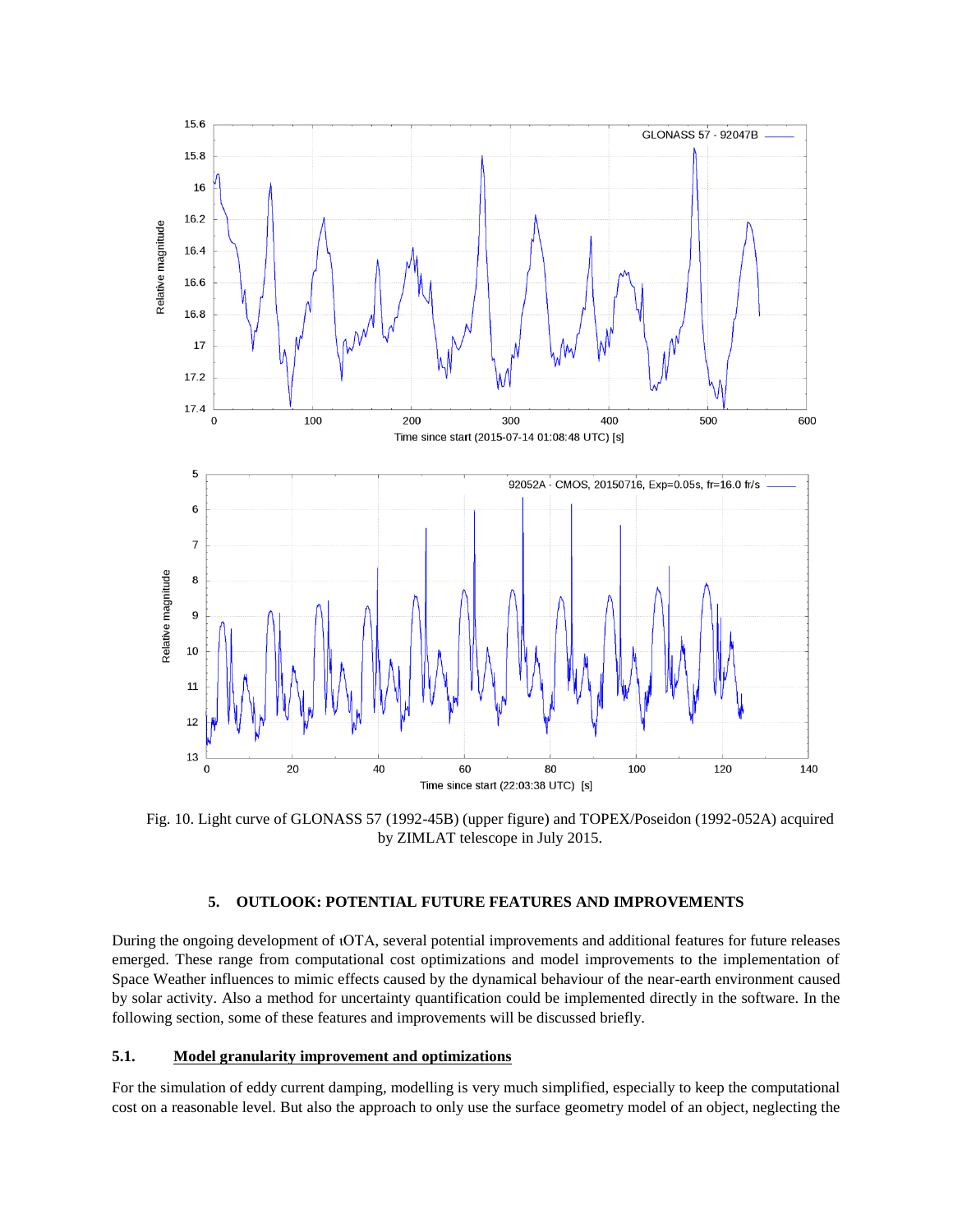inner structure is limiting the obtainable accuracy of the eddy current modelling. Improving the model granularity by user-defined particular elements of the inner structure which correspond to the main eddy current damping drivers, would increase the simulation accuracy. But simultaneously the computational cost would rise.

The initial release of ιOTA limits the spherical harmonics degree and order for gravitational models to 100. The use of even higher coefficients will probably not increase the accuracy of simulation due to the order of magnitude of other influences and due to simulation uncertainty. A sensitivity study for the estimation of the significant degree and order however, would provide a basis for an optimization of ιOTA regarding the reduction of computational cost and thus reducing the overall simulation time.

## **5.2. Space Weather influences**

The current model implementation of the Earth's atmosphere and magnetosphere are based on pre-defined static modelling. The total solar irradiance is constant at all times. The initial user-defined simulation input includes the F10.7 and Ap index values, but during the whole simulation these values are fixed. The magnetosphere model does not provide any method to account for Space Weather effects.

An approach for a Space Weather module would include a variable, time-dependent solar irradiance due to userdefined Space Weather events, to account for increased solar radiation pressure caused by solar flares. For the result of the simulation however, the influence of solar flares will be negligible. X class flares e.g. increase the total solar irradiance by  $10^{-4}$  to  $10^{-3}$  W/m<sup>2</sup>, while the solar constant is approximately 1367 W/m<sup>2</sup>. Thus the solar radiation pressure variation caused by solar flares is only relevant due to the uncertainty increase. For the atmosphere modelling the F10.7 and Ap index values would have to be dynamically managed, enabling the atmosphere module to mimic the effects of Space Weather events. Due to a similar event definition method as the one that is used for the space debris impact module, this would be easy to implement. The event definition itself could be based on the NOAA Space Weather scales or could be completely user-defined, if the user chooses to.

Dynamically altering the magnetic field model however is not trivial. To do so, the Space Weather module would have to account for magnetospheric variations due to changes of the solar wind speed, as well as for dedicated userdefined coronal mass ejection (CME) impacts. Also, due to the short-term magnitude change of the eddy current damping compared to the overall simulation time, the implementation of such a dynamic magnetosphere model might not provide any significant accuracy improvement.

The implementation of a Space Weather module for a future release of ιOTA would be limited to the time-dependent model input parameters for the Earth's atmosphere, namely the F10.7 and the Ap index values. The variation of the total solar irradiance caused by solar flares would be negligible for the simulation results, but could be of interest due to an increased uncertainty. The simulation of a dynamic magnetosphere seems not to be promising, especially considering the high implementation effort that would be needed.

# **5.3. Uncertainty quantification**

ιOTA is a fully deterministic tool. Thus the only method for uncertainty quantification using the initial release is to run multiple attitude simulations with varying initial states. This Monte-Carlo analysis is time consuming due to its high computational cost.

One possible approach for a more effective uncertainty quantification method would be to use the parallelization capability of the ιOTA host process to run several simulation modules at the same time. For the uncertainty analysis, one particular simulation module would be called multiple times with varying input parameters during one attitude propagation step, enabling a Monte-Carlo analysis for each simulation module within certain predefined intervals, e.g. 2ϭ around the average value of the particular result from the previous propagation step. To prevent drastically increasing computational costs, the number of parameter variations for each simulation module would have to be limited.